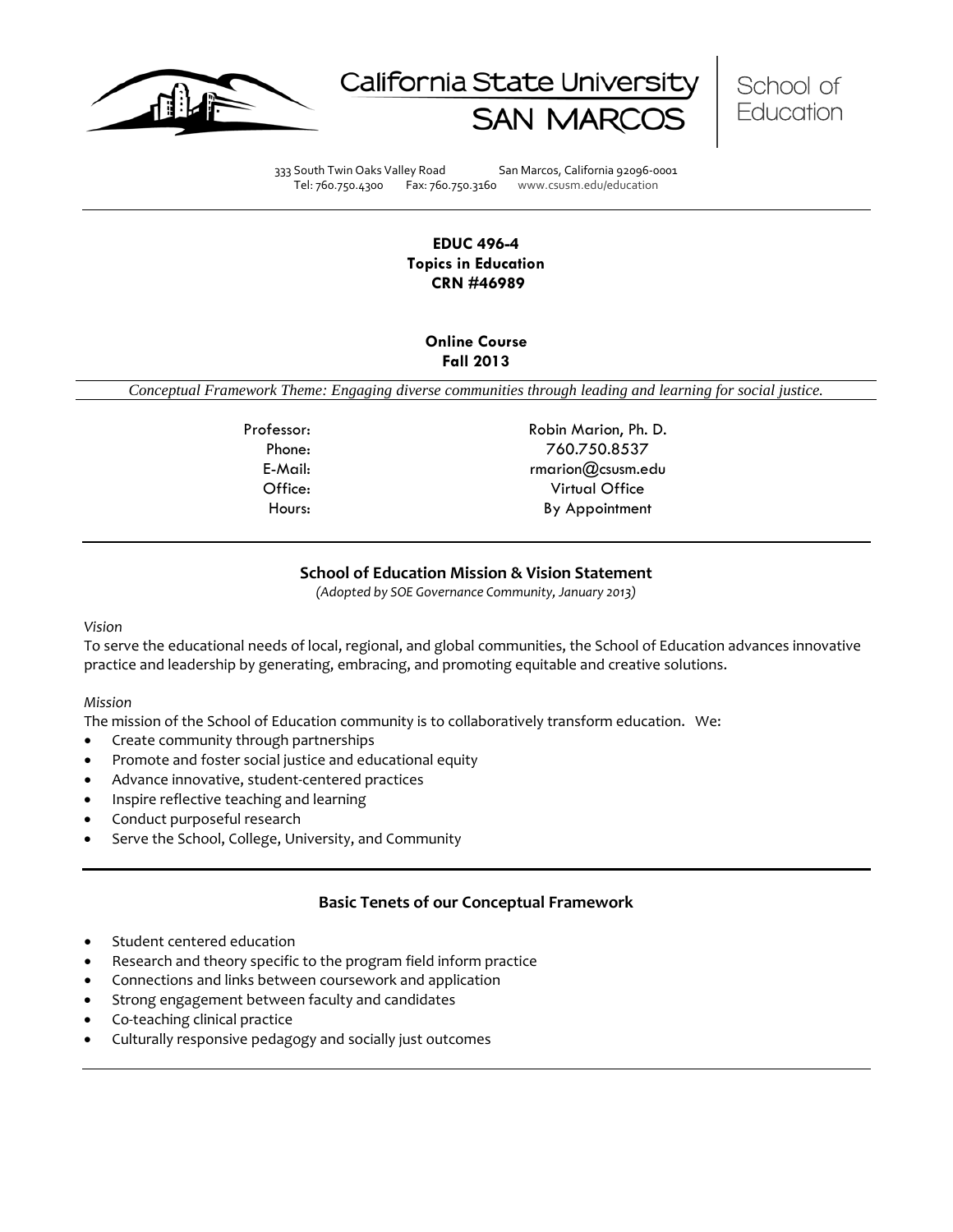# **COURSE DESCRIPTION**

Study of current issues in education. *May be repeated for credit as topics change for a total of six (6) units in any combination of units from EDUC 494, 495, and 496. Students should check the Class Schedule for listing of actual topics.*

**MARION: In an era in which schools are being closely examined in the context of an increasingly globalized world, educators must reexamine assumptions and practices related to the purposes of schooling, the relationship between schooling and development, and questions of teacher professionalism (Kubow & Fossum). This debate is worth undertaking for all citizens, but is of particular importance for future teachers. Awareness of other nations and their cultures, political and economic processes, and education systems is one way of better understanding and making commitments to excellence in our own (Mazurek & Winzer). This course is designed to introduce critical examination of education in sixteen countries that represent five regions around the world using issues of educational importance that lead to four questions (Kubow & Fossum):**

- What are the purposes of schooling?
- What is "equitable education," and who decides?
- What is the appropriate balance between education authority and accountability?
- What is teacher professionalism, and what factors reinforce or hinder its development?

### **Course Objectives**

After completion of this course, participants should be able to:

- *Use the constant comparative method and grounded theory to analyze schooling across countries* in both large and small groups of peers *with a high degree of proficiency* as defined in a discussion rubric / critical friend description for the **Scholarly Critical Friend Dialogue Assignment**
- *Use search, interview and technology skills to locate high quality artifacts of schooling from five regions around the world* **from multiple perspectives and in multiple forms** with the intention of identifying key customs, schooling practices, and contexts for education in alignment with artifact search and sharing guidelines as outlined in the **Locating and Synthesizing Artifacts of Schooling Assignment**
- *Articulate clearly, concisely and coherently in a 3-5 page paper a reflection on one's own schooling in comparison with schooling in another country(ies)* in accordance with guidelines outlined in the **Comparative Analysis of Schooling Assignment**
- *Demonstrate facility and innovation with technology and course management tools* through academic achievement in a fully online environment.

### **Unique Course Requirements**

The class will be conducted online in its entirety and therefore requires development of skills using course management tools in Moodle. All or part of assignments will be shared in the online environment with some or all of the course participants.

#### **Required Texts**

Mazurek, K. & Winzer, M.A. (2006). *Schooling Around the World: Debates, Challenges and Practices*, Pearson; Boston, MA, ISBN 0-205-45459-3.

Articles/websites/videos on various course topics are required reading/watching/browsing and will be linked in the course Moodle shell. Speak with the instructor about helpful reading strategies if assigned materials are taking too long, or if you need a reading accommodation.

### **Authorization to Teach English Learners**

This credential program has been specifically designed to prepare teachers for the diversity of languages often encountered in California public school classrooms. The authorization to teach English learners is met through the infusion of content and experiences within the credential program, as well as additional coursework. Candidates successfully completing this program receive a credential with authorization to teach English learners. *(Approved by CCTC in SB 2042 Program Standards, August 02)*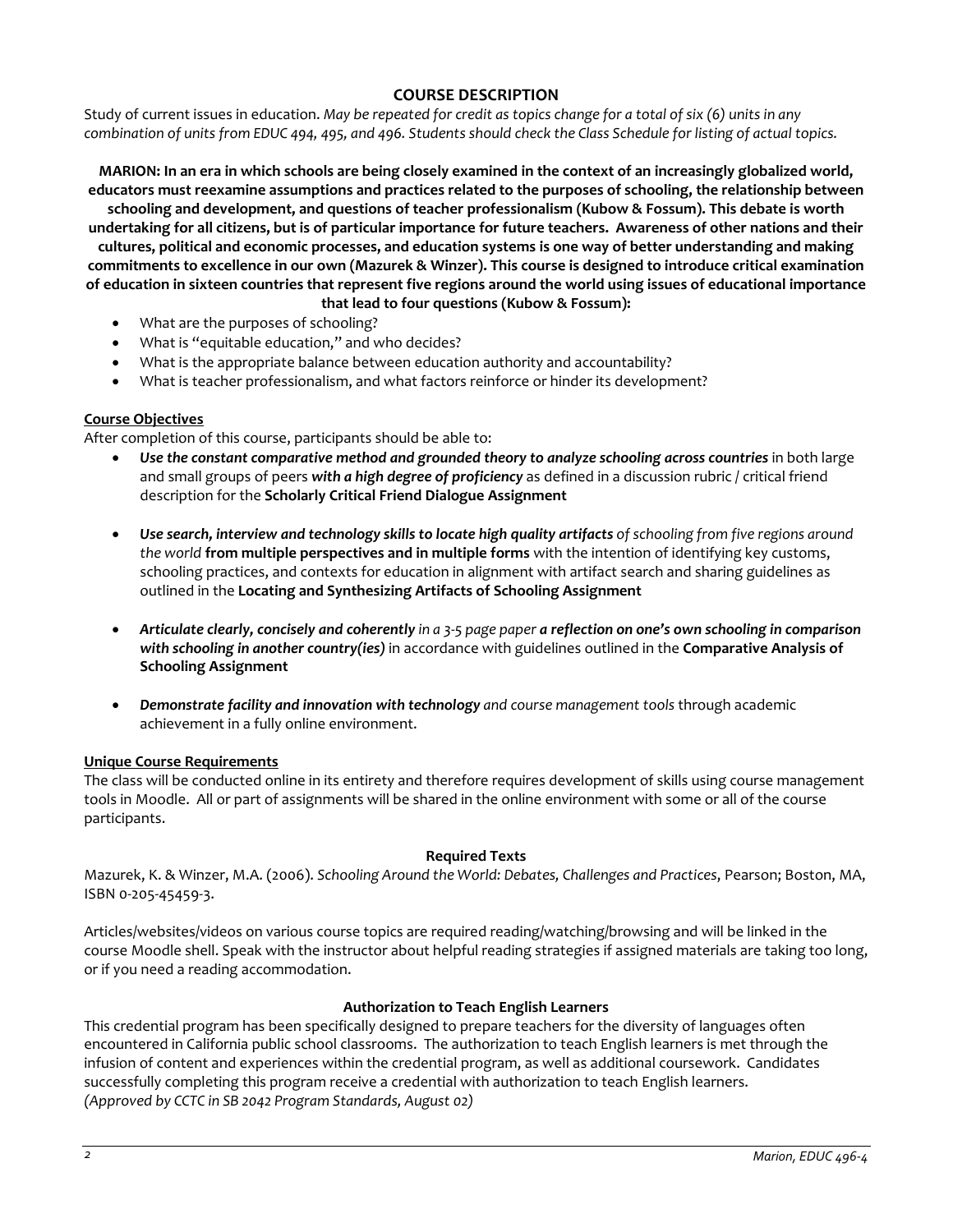# **STUDENT LEARNING OUTCOMES**

This General Education course is designed to increase knowledge and awareness of schooling policy and practice in a number of international contexts. This contextual understanding will arise from learning about schooling using structured comparative strategies that will be explored and practiced throughout the course. The insights gained will then be applied to class participants' own schooling experiences using the comparative methods. Class participants who go on to become teachers will have a foundation for critiquing and systematically improving the system where they eventually teach. Class participants who go on to other fields of endeavor will be better prepared to be leaders in their fields since educational policy and practice are foundational in every context. Those completing the course will have the tools to make informed decisions about future changes to schooling as they participate in local school governance, and be more effective consumers as they make decisions about their own or their family's schooling needs. Comparative analysis is a fundamental skill that is applicable in multiple contexts.

### **California Teacher Performance Assessment (CalTPA)**

Beginning July 1, 2008 all California credential candidates must successfully complete a state-approved system of teacher performance assessment (TPA), to be embedded in the credential program of preparation. At CSUSM this assessment system is called the CalTPA or the TPA for short.

To assist your successful completion of the TPA, a series of informational seminars are offered over the course of the program. TPA related questions and logistical concerns are to be addressed during the seminars. Your attendance to TPA seminars will greatly contribute to your success on the assessment.

Additionally, SoE classes use common pedagogical language, lesson plans (lesson designs), and unit plans (unit designs) in order to support and ensure your success on the TPA and more importantly in your credential program.

The CalTPA Candidate Handbook, TPA seminar schedule, and other TPA support materials can be found on the SoE website: <http://www.csusm.edu/education/CalTPA/ProgramMaterialsTPA.html>

### **Assessment of Professional Dispositions**

Assessing a candidate's dispositions within a professional preparation program is recognition that teaching and working with learners of all ages requires not only specific content knowledge and pedagogical skills, but positive attitudes about multiple dimensions of the profession. The School of Education has identified six dispositions – social justice and equity, collaboration, critical thinking, professional ethics, reflective teaching and learning, and life-long learning—and developed an assessment rubric. For each dispositional element, there are three levels of performance - *unacceptable*, *initial target*, and *advanced target*. The description and rubric for the three levels of performance offer measurable behaviors and examples.

The assessment is designed to provide candidates with ongoing feedback for their growth in professional dispositions and includes a self-assessment by the candidate. The dispositions and rubric are presented, explained and assessed in one or more designated courses in each program as well as in clinical practice. Based upon assessment feedback candidates will compose a reflection that becomes part of the candidate's Teaching Performance Expectation portfolio. Candidates are expected to meet the level of *initial target* during the program.

### **School of Education Attendance Policy**

Due to the dynamic and interactive nature of courses in the School of Education, all candidates are expected to attend all classes and participate actively. At a minimum, candidates must attend more than 80% of class time, or s/he may not receive a passing grade for the course at the discretion of the instructor. Individual instructors may adopt more stringent attendance requirements. Should the candidate have extenuating circumstances, s/he should contact the instructor as soon as possible. *(Adopted by the COE Governance Community, December, 1997).*

**This course:** In an online environment there is flexibility in time and space, and therefore all course sessions must be completed. **Notify the instructor to negotiate modified deadlines for extenuating circumstances BEFORE missing activities/assignments**. Your voice and perspective are critically important to the learning of your classmates!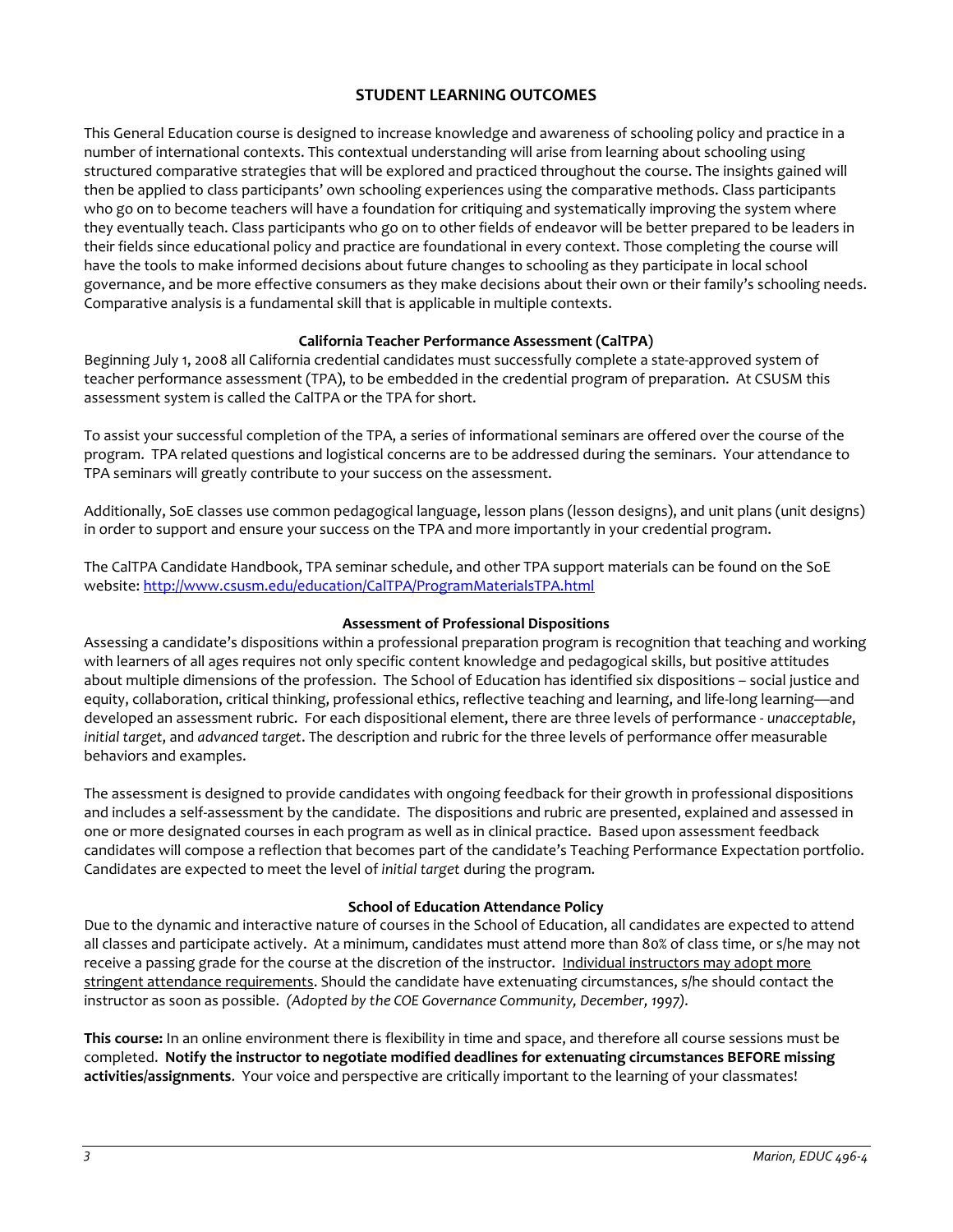### **Students with Disabilities Requiring Reasonable Accommodations**

Candidates with disabilities who require reasonable accommodations must be approved for services by providing appropriate and recent documentation to the Office of Disable Student Services (DSS). This office is located in Craven Hall 4300, and can be contacted by phone at (760) 750-4905, or TTY (760) 750-4909. Candidates authorized by DSS to receive reasonable accommodations should meet with their instructor during office hours or, in order to ensure confidentiality, in a more private setting.

Please discuss the need for accommodations with the instructor at the earliest possible time to ensure success in this course. As an instructor with a disability herself, she is enthusiastic about creating the best possible learning environment for students.

# **All University Writing Requirement**

The writing requirement will be met in three primary ways for this course. All Forum Posts are in a written/structured format and contribute to the writing requirement. Development of an artifact summary to describe the context and summarize the issue/policy/structure of schooling also contributes to the writing requirement. The final Reflection/Comparative Analysis paper rounds out completion of the writing requirement.

### **CSUSM Academic Honesty Policy**

"Students will be expected to adhere to standards of academic honesty and integrity, as outlined in the Student Academic Honesty Policy. All written work and oral presentation assignments must be original work. All ideas/materials that are borrowed from other sources must have appropriate references to the original sources. Any quoted material should give credit to the source and be punctuated with quotation marks.

Students are responsible for honest completion of their work including examinations. There will be no tolerance for infractions. If you believe there has been an infraction by someone in the class, please bring it to the instructor's attention. The instructor reserves the right to discipline any student for academic dishonesty in accordance with the general rules and regulations of the university. Disciplinary action may include the lowering of grades and/or the assignment of a failing grade for an exam, assignment, or the class as a whole."

Incidents of Academic Dishonesty will be reported to the Dean of Students. Sanctions at the University level may include suspension or expulsion from the University.

# **Plagiarism:**

As an educator, it is expected that each candidate will do his/her own work, and contribute equally to group projects and processes. Plagiarism or cheating is unacceptable under any circumstances. If you are in doubt about whether your work is paraphrased or plagiarized see the Plagiarism Prevention for Students website [http://library.csusm.edu/plagiarism/index.html.](http://library.csusm.edu/plagiarism/index.html) If there are questions about academic honesty, please consult the University catalog.

### **Use of Technology:**

Candidates are expected to demonstrate competency in the use of various forms of technology (i.e. word processing, electronic mail, Moodle, use of the Internet, and/or multimedia presentations). Specific requirements for course assignments with regard to technology are at the discretion of the instructor. Keep a digital copy of all assignments for use in your teaching portfolio. All assignments will be submitted online, and some will be submitted in hard copy as well. Details will be given in class.

### **Electronic Communication Protocol:**

Electronic correspondence is a part of your professional interactions. If you need to contact the instructor, e-mail is often the easiest way to do so. It is my intention to respond to all received e-mails in a timely manner. Please be reminded that e-mail and on-line discussions are a very specific form of communication, with their own nuances and etiquette. For instance, electronic messages sent in all upper case (or lower case) letters, major typos, or slang, often communicate more than the sender originally intended. With that said, please be mindful of all e-mail and on-line discussion messages you send to your colleagues, to faculty members in the School of Education, or to persons within the greater educational community. All electronic messages should be crafted with professionalism and care.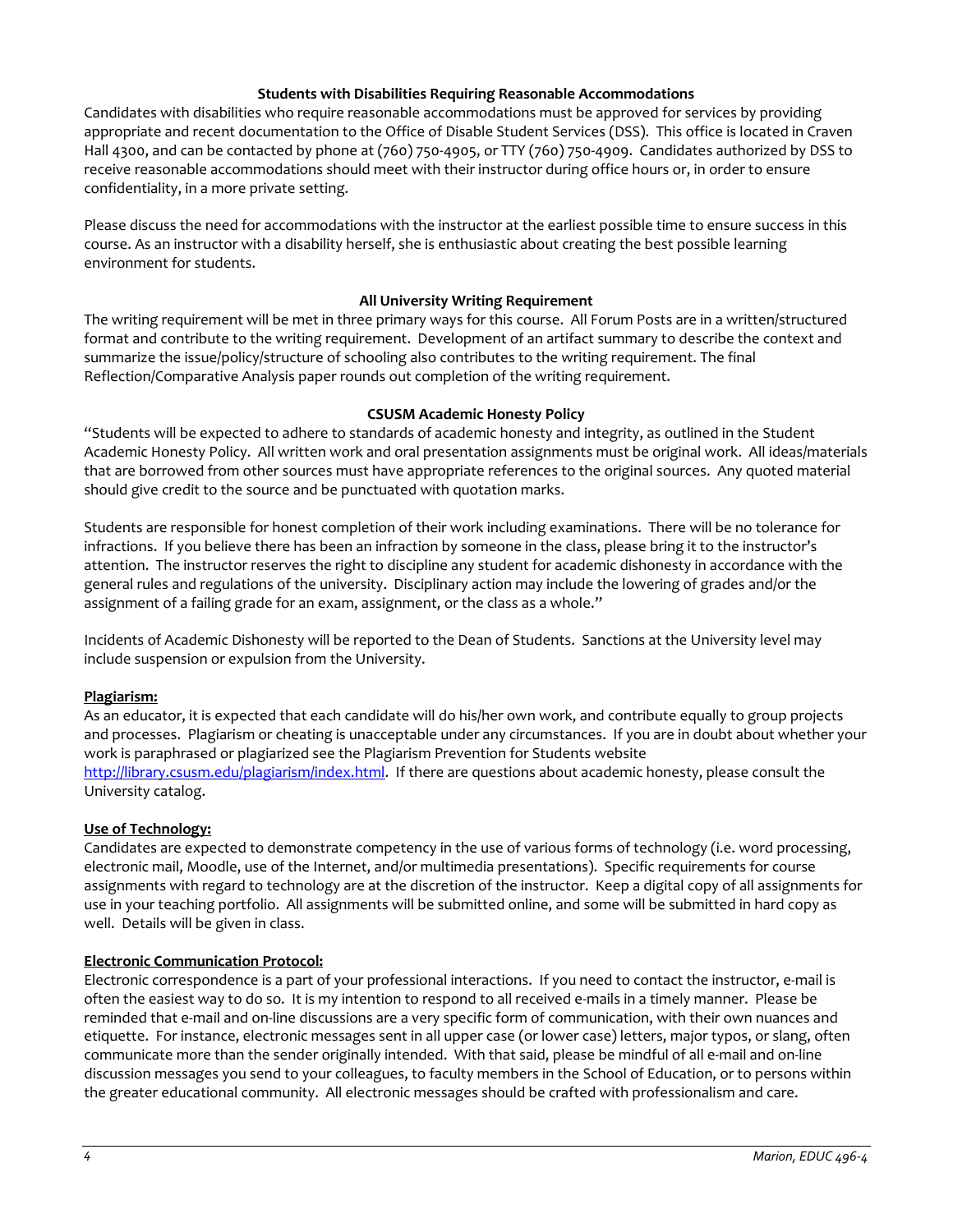Things to consider:

- Would I say in person what this electronic message specifically says?
- How could this message be misconstrued?
- Does this message represent my highest self?
- Am I sending this electronic message to avoid a face-to-face conversation?

In addition, if there is ever a concern with an electronic message sent to you, please talk with the author in person in order to correct any confusion.

# **Some Tips for Online Success**

- Receiving too many emails? Use "unsubscribe" settings to eliminate having all postings being emailed to you
- Ask a lot of questions. No question is silly, but suffering in silence IS silly! Ask classmates or ask the instructor we are all here to help! Use the Community Commons for questions and answers (in course header)
- Problems with technology? Use the Student Help Desk right away! They are available by phone, email and on the bottom floor of the library through the doors facing Craven Hall.
- Pace work online throughout the week the most successful online students log in most days of the week for an hour +/- to complete sessions in small bites rather than gorging at one sitting
- Read all instructions thoroughly, watch all course materials
- Complete sessions systematically, keeping track of work completed, and what is left to do
- Activities in each session are built on prior activities in the same session as well as activities from earlier sessions, so be sure to complete activities in order as much as possible
- Stay connected to classmates/instructor using course mail, course commons, chat or request a phone call
- Make assignments work for you let the instructor know of specific learning goals you have to be sure you reach your educational research goals through adjustments of sessions / assignments
- If sessions are taking too long, immediately contact the instructor who will make adjustments! Do not suffer in silence!
- Keep up with course sessions it is hard to catch up once you get behind
- Engage fully and enthusiastically in all course sessions come to learn!

# **Course Requirements**

**60 points – Scholarly Critical Friend Dialogue Assignment 60 points – Locating and Synthesizing Artifacts of Schooling Assignment 60 points – Comparative Analysis of Schooling Assignment 180 points – Total Possible** 

### **Time commitment details\***

National accreditation agencies set required course time standards, and allocate 9 hours per week for a three-unit course (3 in class, 6 outside class). It might be helpful to clarify that time commitment in an online environment, as the boundaries between 'in' and 'out' of class are somewhat blurred. Below is an allocation of times you should expect to spend in/outside of the online environment on various course activities as an individual, in small groups, and in large groups to complete this course successfully.

- **Individual approximately three hours/week**
- **Large groups approximately three hours per week**
- **Small group approximately three hours per week**

*\*Please note the times allocated for completion of activities at each level of engagement are maximum times, meaning some students may need less time to complete course activities. If you are noticing that you need more time, please contact the instructor for time management strategies and/or adjustments to the course. Please do not spend time beyond the hours per week indicated!*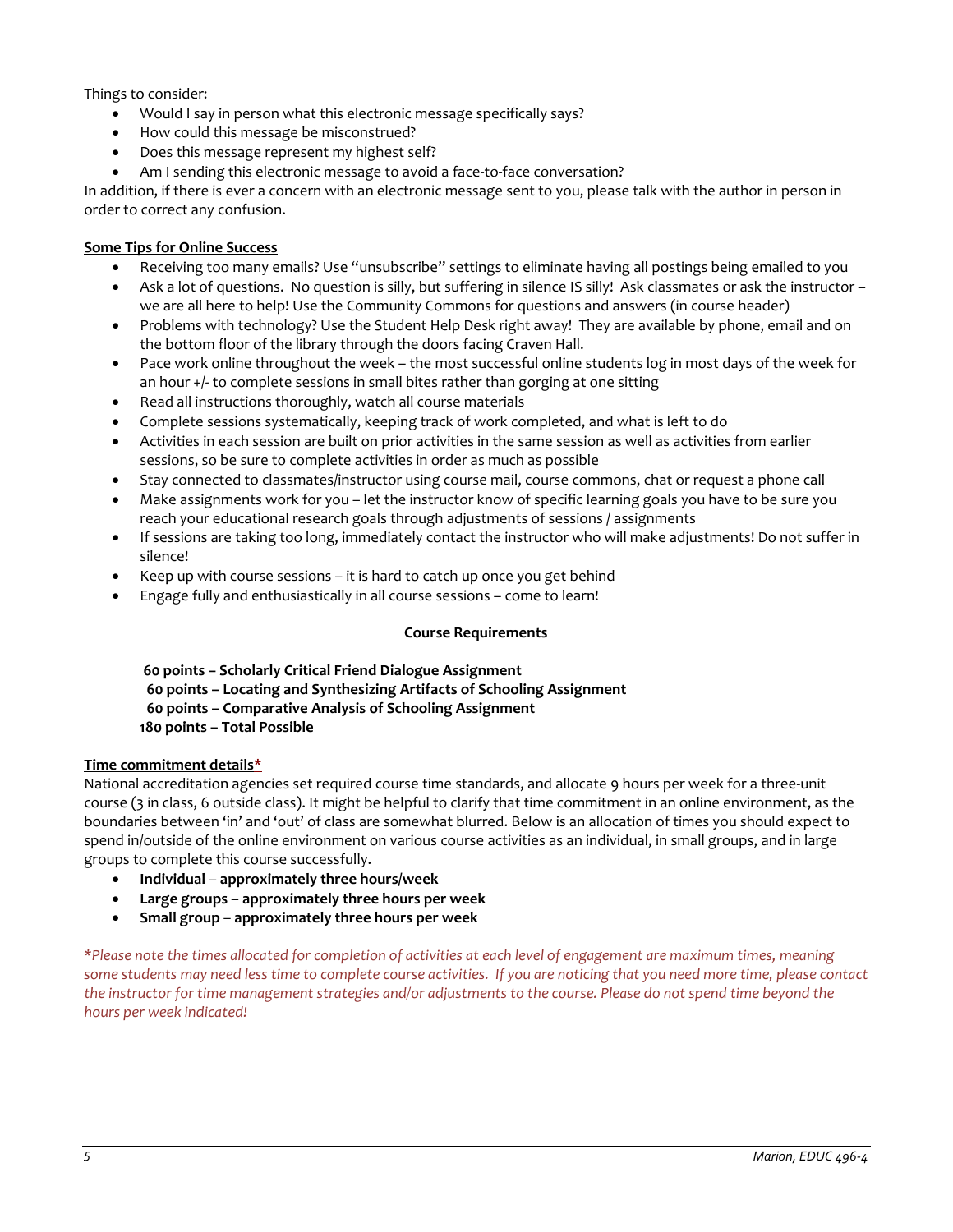# **Suggested Pacing Guidelines:**

As we rethink the boundaries between 'going to class' and completing 'outside of class' work, we look to students who are successful learning online to see how we might make the most of this course. Students who learn effectively in the online learning environment report that they break work into shorter chunks throughout the week, rather than a larger chunk on one or two days. Students who have the most success report logging in for an hour or so a day throughout the week, or working in two hour blocks three or more times a week.

While there are technically three assignments for this course, *each assignment will be completed in a series of steps throughout the semester*. This multi-step strategy offers opportunities for multiple drafts, feedback from peers and the instructor, and a gradual completion process rather than three stress points during the semester. It does, however, mean that *every week some work will be due*.

Since classmates depend upon one another for Small and Large Group activities as well as session completion, suggested guidelines for completing various session activities are offered to maximize success in the course as well as deepen the dialogue among class participants.

### Generally **sessions will be released each Saturday to be completely finished eight days later, on the following Sunday,** with **recommended completion days/deadlines as follows**:

- **Individual preparation** Sat-Mon, complete by Mon 11PM
- **Large group**  Sun-Tue, complete by Tue 11PM
	- o **Initial post** Sun-Mon
	- o **Follow up posts** Mon-Tue
- **Small group** Tue-Thu, complete by Thu 11 PM
	- o **Initial post**  Tue-Wed
	- Follow up posts Wed-Thu
- **Individual assignments/reflection** Thu-Sun, complete by Sun 11 PM

From time to time due days vary for a particular session, activity or assignment, so follow session instructions carefully. *Note that the release dates for a new session overlap the due date for the previous session by one day.* This intentional overlap is designed to maximize flexibility of timing to accommodate many different student schedules.

### **Course Assignment Details**

### **60 points – Scholarly Critical Friend Dialogue Participation Assignment**

Throughout the semester you will engage in primarily in three levels of scholarly endeavor. Since activities at each level build on the prior level are as follows:

- *20 points* **Large group (typically half of or the whole class):** This level of engagement involves joining a dialogue about issues, processes and practices of schooling around the world in order to compare and contrast them. Each class participant posts a response to a prompt, and then offers feedback to a number of classmates' postings. Forum prompts are structured in a way that requires concise responses rather than streams of consciousness. It will be necessary to revisit the large group forum several times throughout the week to read through posts made before and after yours to follow the discussion. The dialogue is captured in a number of ways but primarily through **large group forum posts and responses worth 2 points per week.** The earlier and more thoughtfully you post, the better quality whole class discussion we have!
- *20 points* **Small group (typically two-four students):** This level of engagement functions as a debriefing, and peer feedback area each week. Peer interactions in small group collegial dialogue is an important part of sifting through course material for the week and making comparisons of schooling contexts, issues and practices across countries. Small group interactions are captured in a number of ways but primarily through **small group forum posts / responses and/or peer review responses of 2 points per week.**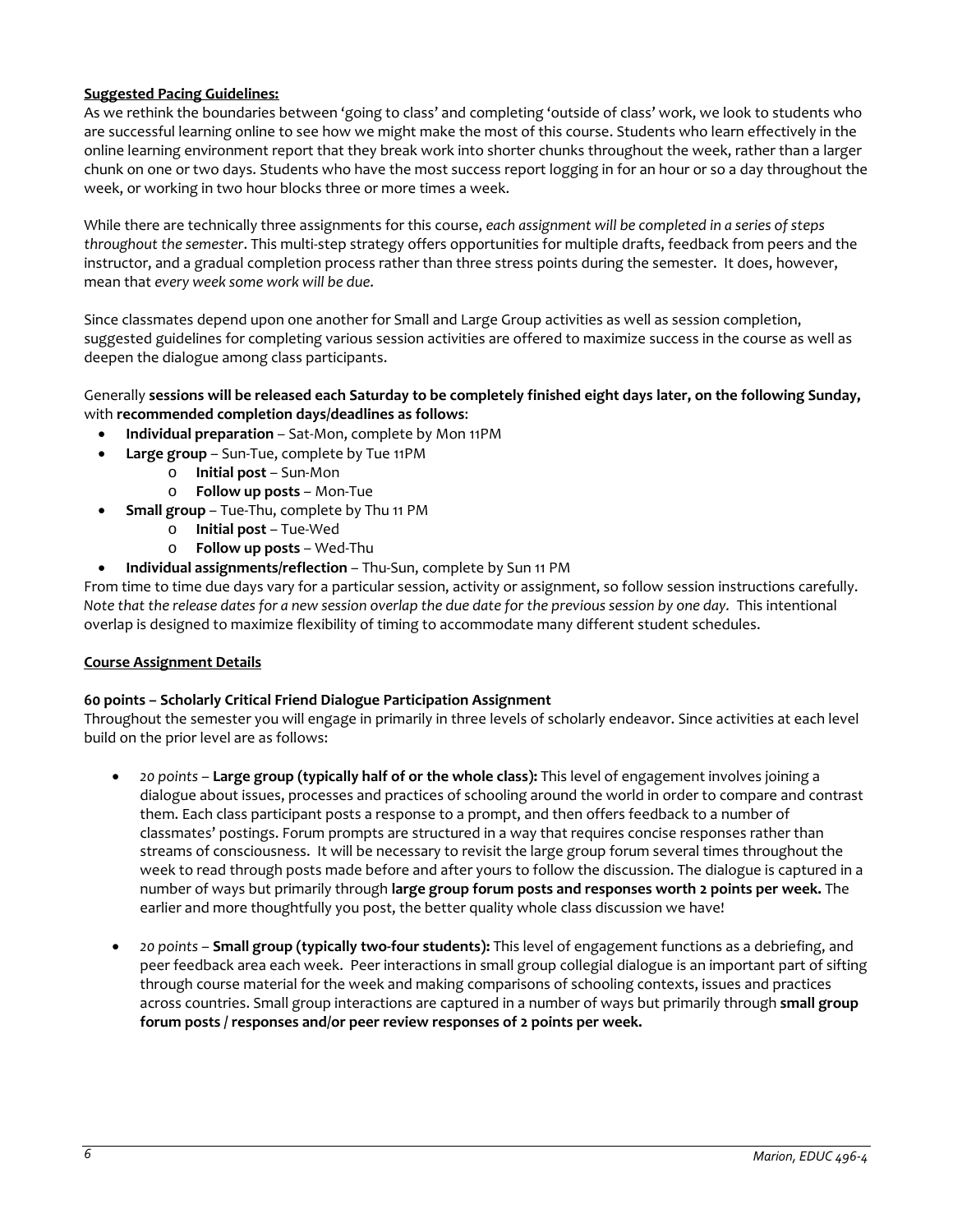• *20 points* – **Individual:** This level of engagement involves time to read, watch, respond, develop, reflect and write to build up background knowledge of schooling around the world and apply that knowledge by comparing various countries. This investment of time is critical to success in the course. There are two primary individual activities: **preparation and reflection**. Preparation involves reading/watching to prepare for session activities. Reflection involves searching, thinking, reflecting, and writing about *your knowledge of schooling around the world* by making connections, as well as comparing and contrasting various contexts for schooling. You will also have opportunities to reflect on *your development using the comparative method* by evaluating your level of engagement, quality of interaction, and commitment to accomplished comparative research practices. Both dimensions of individual effort are captured in a number of ways but primarily through entries in a **reading response, reflection journal or a course check-in response for 2 points per week.** 

Course participants are encouraged to complete activities as early as possible in the week. The large/small/individual levels of engagement are designed to teach/develop skills relevant to comparing, contrasting, assessing, and writing about schooling in various contexts.

Scholarly critical friend dialogue grades are based on the following rubric. There are several types of participation, and you should be aiming for Type 5 during each session activity to earn full credit, while trying to avoid being Type 1.

### **Rubric for Scholarly Critical Friend Dialogue Assignment**

#### *Type 5: The interested/engaged citizen* – You:

- Leave class sessions wondering (pondering / uncertain / surprised / speculating / questioning / struck / stuck / amazed / caught up, etc.) and excited about your contributions to the dialogue and how those of others impact your thinking
- Challenge other group members (small and large) respectfully
- Ask insightful questions
- Make contributions that extend the class readings/viewings/events/issues
- Refer to specific lines in the text and relevant classroom experiences when appropriate
- Participate regularly and feel a sense of belonging with the group (inclusion with them, responsibility for them)
- Share the collective spaces, neither dominating nor intimidating others nor remaining in the shadows
- Are well prepared by thorough reading and thinking BEFORE joining the group
- Demonstrate clear evidence of engagement, critical friend skills, comments based on specific reliable sources, and provide a reflective interface with all course readings / viewings / browsings.

#### *Type 4: The responsible student* – You:

- Leave class wondering (pondering / uncertain / surprised / speculating / questioning / struck / stuck / amazed / caught up, etc.) and glad you thought of something to contribute, determined to have a deeper contribution next time, but pleased that contributions of others helped push you to think
- Ask questions, often for clarification rather than to probe or deeply understand
- Make contributions that are related to the readings
- Refer to text and experiences in contributions most of the time
- Participate regularly
- Share collective space, neither dominating nor intimidating nor remaining in the shadows
- Are prepared by reading and thinking BEFORE joining the group
- Show evidence of engagement, some critical friend skills, most comments you offer are based on reliable sources that are usually indicated, and include thoughtful interaction with most course readings / viewings / browsings.

#### *Type 3: The caught up in the moment student* – You:

- Leave class wondering (pondering / uncertain / surprised / speculating / questioning / struck / stuck / amazed / caught up, etc.) thanks to the contributions of others
- Contribute your perspective based on experience but not informed by readings, a more "in the moment" response to others' comments
- Sometimes participate, sometimes not
- Sometimes prepare, sometimes not
- Show some evidence of engagement, a few critical friend skills, some comments based on mostly reliable sources that are sometimes mentioned, others are mostly opinion not backed up, and there is an indication that some of the course readings / viewings / browsings have been done.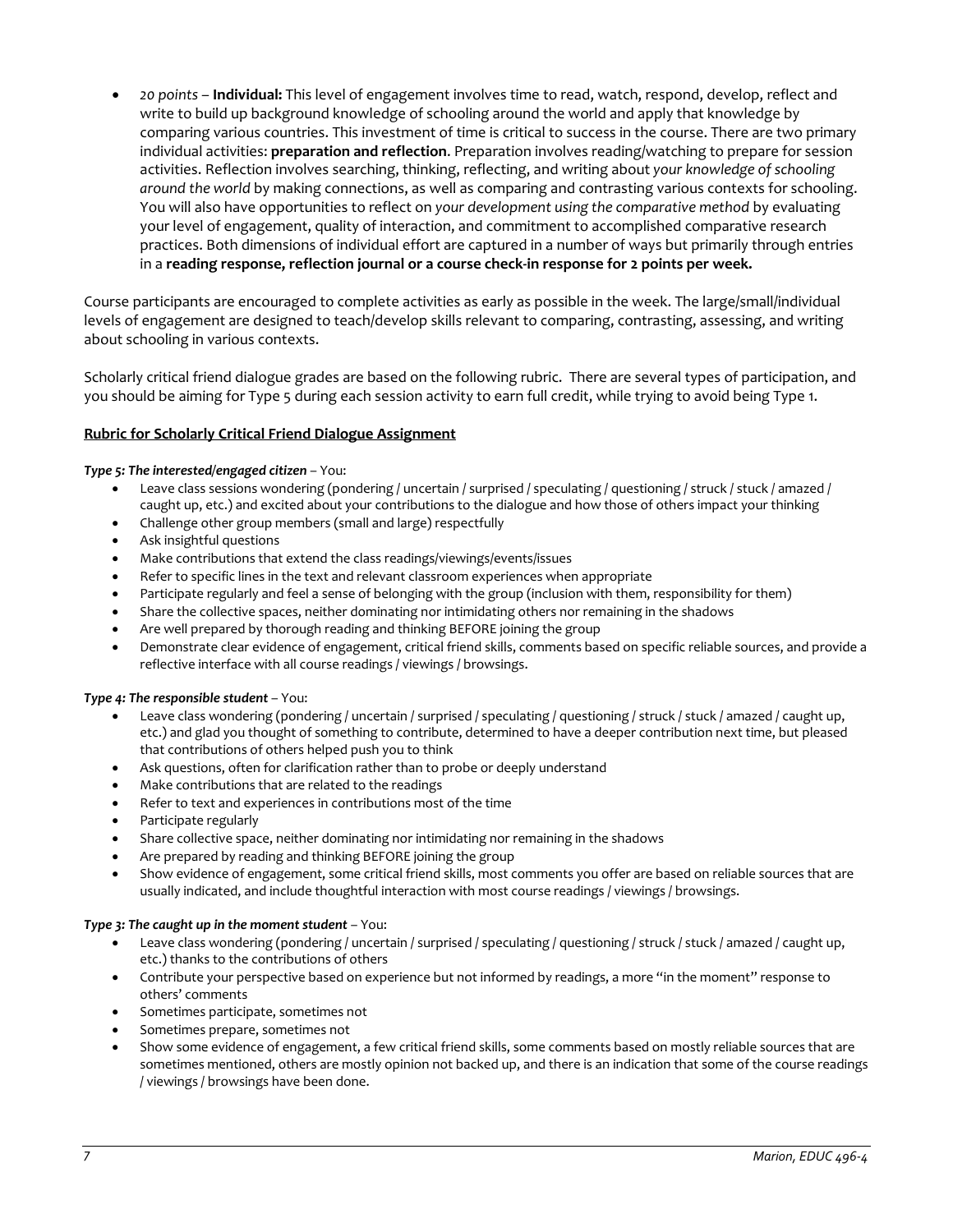#### *Type 2: The anonymous spectator* – You:

- May or may not leave class wondering (pondering / uncertain / surprised / speculating / questioning / struck / stuck / amazed / caught up, etc.) thanks to the contributions of others
- Ask yourself insightful or probing questions; engage yourself in thought
- Attend and listen attentively to others' contributions and may find them interesting
- Do not regularly contribute to the group, and may not know group members very well
- Prepare in a hit and miss way, and you strive to do better but are a bit hasty
- Occasionally engage, with rare use of critical friend skills, comments mostly consisting of thinly informed opinion, and only an occasional sign that a course reading or two has been completed.

#### *Type 1: The outsider* - You:

- Sometimes join the groups, sometimes not
- Arrive late, Leave early
- Drop in and out
- Log in then walk away from the computer, or begin to multi-task checking in infrequently
- Feel disengaged (for a variety of reasons), not included, not responsible to the group
- Assume it is someone else's fault you are not engaged
- Are absent, frustrated, focused on your own needs without regards to classmates; make a rare contribution to class, are rarely prepared, and are not exhibiting good scholarly research skills.

### **60 points – Locating and Synthesizing Artifacts of Schooling Assignment**

A primary means for learning about schooling in sixteen different countries from five regions of the world will be through our readings in the textbook "Schooling Around the World." In addition to that background information, provided by scholars with first-hand experience in those countries, we will use artifacts we gather from a variety of places to flesh out the background knowledge. Each artifact you locate, learn more about, and produce an Artifact Summary for is worth 15 points, and you will complete 4 artifact summaries throughout the semester.

The artifacts might be one of the following:

- Personal account
- Description of what a student/teacher might 'see out the school window'
- Testimonials from students who have studied abroad or teachers who have taught abroad, or individuals who have gone to school in any of these countries
- Policy statement
- Report from non-profit agencies
- Stories from Peace Corp volunteers
- YouTube videos from students/teachers/parents/community members
- Examples of student work
- Charts of courses taken and the sequence in which they are taken
- Descriptions of access to K-12, technical school or higher education
- Illustrations of classrooms, learning materials, classrooms
- Etc.

The artifact might be in the form of a:

- Blog,
- Website,
- YouTube or other video clip,
- Photo,
- Text document/flyer/brochure,
- Audio or interview transcript
- Government documents
- Reflections from teacher educators, scholars, administrators
- Etc.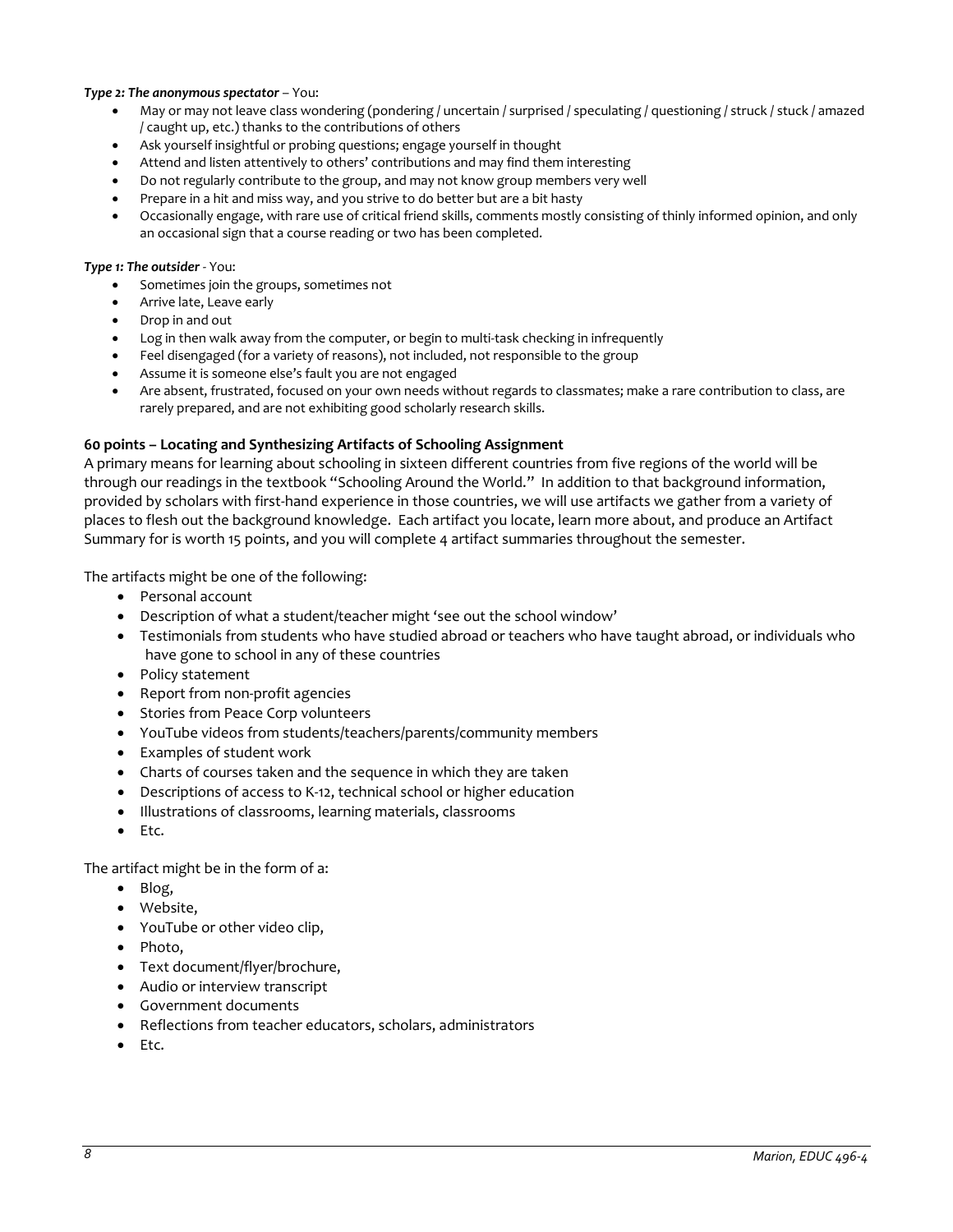The assignment is to locate the artifact, read/study/watch it, and place it into context by creating an Artifact summary:

- Citation (Author, year, title/description, source, link to access it)
- What it is
- Where it is from (country/region)
- Perspective it represents (whose frame of reference)
- What aspect of schooling in the country it illustrates
- A brief summary of the information/insights it contains

You will locate and synthesize four artifacts, one from each of the following regions, and a practice artifact from the USA:

- The Pacific Rim: Japan, South Korea, China, and Australia
- The Middle East and Southeast Asia: Palestine, Israel, Pakistan, and India
- The New Europe: France, England, Russia, and Poland
- North America: USA and Mexico
- Southern Continents: South Africa and Brazil

The artifacts may take many forms as indicated, but **at least one must be an interview with a person with first hand knowledge of education in a country in the region** under study.

### **Rubric for Locating and Synthesizing Artifacts of Schooling Assignment**

- Outstanding
	- o Artifact was located through a thoughtful and thorough search, using effective search terms, with careful consideration of quality/reliability of sources. The process to choose an interviewee is thoughtful, and targeted on a person with expertise/experience with schooling in the target country, and resources are current unless reviewing a historical timeline. Reliable sources are thoroughly explored and clearly cited.
	- o Content is concise, clearly written/presented, and accurate. The material is synthesized into a coherent whole with evidence of analytical thinking. The interview is focused, concise and timely, and is written up clearly and concisely. The Artifact Summary clearly addresses each required element.
	- o The Artifact Summary format is well designed with use of data displays and appropriate but not distracting technology. Text/images/tables/charts/links are easily accessed, and emphasize brief but pithy information about schooling in the country.
	- o There are no obvious errors.
- Above Average
	- o Some evidence of a rigorous search using good search terms with some consideration of the quality of mostly up to date sources. Choice of interviewee is effective with some first hand knowledge of schooling in the country. Resources are mostly current and several are clearly used to prepare the brief.
	- o Content is mostly concise, fairly clearly written/presented, mostly accurate, with most sources cited clearly. Material is usually integrated/synthesized into an overall Artifact Summary that demonstrates some analytical thinking. The interview is mostly focused and only runs a little short/long and is written up fairly concisely. Most required elements are addressed in the Artifact Summary.
	- o The format for the Brief is easy to read, somewhat creative/appropriate use of technology, and focuses on mostly appropriate information about schooling in the country.
	- o Text/images/tables/charts/links are mostly accessible and emphasize information about schooling.
	- o There are very few errors.
- **Average** 
	- o A search was completed using some effective search terms, around some quality sources that fall evenly in a range from older to a few newer ones. Interviewee has at least peripheral knowledge of schooling in the country, or knows someone with first hand knowledge. Some of the sources are used to prepare the brief.
	- o Content is a bit wordy and unclear for the reader, but with some effort is mostly present. The interview wanders a bit but does include some focused questions. It is a bit too short/long. The write up/analysis is concise and somewhat superficial but contains some helpful information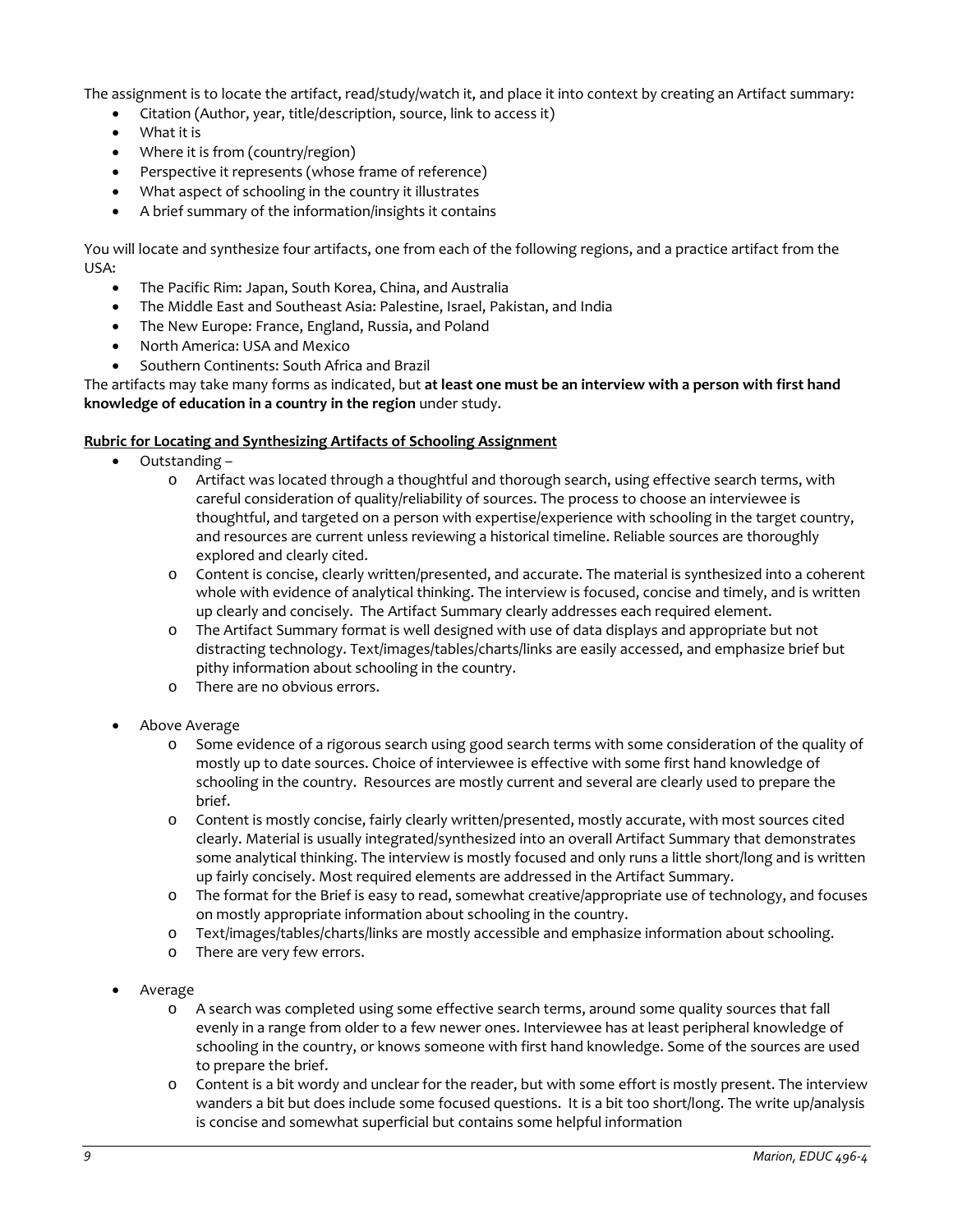- o The format is a bit hard to follow and wordy or too brief, but the information is all located with some effort. There are some creative parts, but there could be more.
- o Some text/images/tables/charts/links are accessible; others are hard to access/interpret.
- o There are some errors.
- Below Average
	- o A cursory search using general search terms located some resources that are somewhat off target and older for the most part, some from sketchy sources.
	- o The interviewee is a stretch, but familiar with some general background. Few of the sources are used to prepare the brief, which relies mostly on the class text.
	- o Content is hard to follow, wandering in some areas, missing in others. The interview was so brief and off topic that little was learned about schooling in the country. The write up / analysis is so superficial that little is learned from the Artifact Summary.
	- o The format is somewhat hard to follow, and several parts of the assigned elements are missing. There are few to none tables/charts/images/links to enrich the Artifact Summary.
	- o There is little evidence of creativity and quite a few errors.
- Unacceptable
	- o The search is a one shot Google search with only the top three items explored, and they are not all on target, and/or are from questionable sources
	- o There is no interview or the interviewee has no knowledge of the country under study, and the interview is a short email with no back and forth communication
	- o The format is so poorly thought out that it is hard to impossible to locate critical information, and multiple parts are missing.
	- o There are many errors.
	- o The Artifact Summary must be redone and resubmitted to earn a grade.

### **60 points – Comparative Analysis of Schooling Assignment**

Three drafts of this written assignment are designed to result in a high caliber, well articulated, clearly written final 3-5 page paper. The outline will be reviewed by a peer, and the first draft will be responded to by the instructor. The drafts are as follows:

- 10 points **Outline** This early sketch of the paper will include each of the elements of the final paper, brainstormed with a Peer Review partner. The elements include:
	- o *Introduction***,** including country(ies) in which you were schooled to date,
	- o Description of the *Social Fabric/Overview of Schooling/Successes & Challenges* you faced,
	- o **Two or three "***stories of schooling***"** that address two or more of the lenses we are using to explore schooling in a number of countries (purpose of schooling/teacher as professional/educational equity/inequity, and educational accountability & authority) – if desired you may include another lens not listed here with permission of the instructor
	- o *Comparative analysis* of your schooling experiences with those in two or more other countries we have studied
	- o *Reflection* on what you have learned about your schooling experience and that of others by employing comparative analysis
	- o *Sources* indicating the context for your stories, the information used for comparison with other countries, including classmates' Artifact Summaries.

Grading for the outline will be based on:

### **Rubric for Outline for Comparative Analysis of Schooling Paper**

- o *Outstanding* All parts are present, each is well articulated in a concise way (phrases/words), coherence, evidence of thoughtful brainstorming, all sources are listed/cited
- o *Average* Most parts are present, each is stated somewhat briefly, logical connections among most parts, evidence of some brainstorming, most sources are listed/cited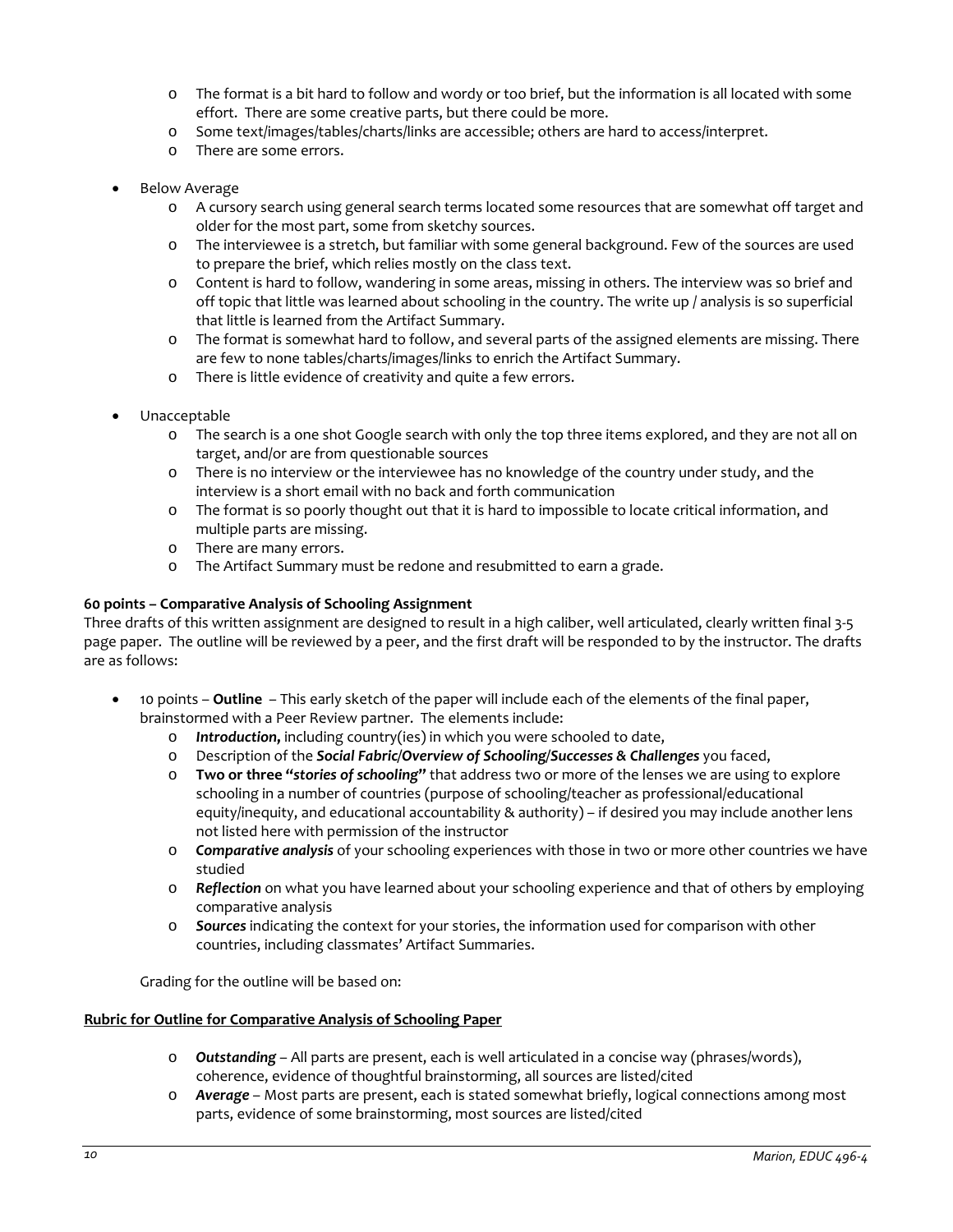- o *Unacceptable* Several parts are missing, vague or rambling descriptions, no connections among sections, not clear much brainstorming occurred. Outline must be revised and resubmitted for a revised grade, few or no sources are listed/cited.
- 10 points **Peer Review of Outline** Using the Peer Review Form provided, give feedback to your Peer Review partner to help them improve their outline of the Comparative Analysis of Schooling Paper, using the 'hamburger' technique (compliment buns around a constructive criticism patty).
- 20 points **First Draft** This draft of your paper will arise from expanding each of the items in the outline, crafting sentences from words and paragraphs from sentences. The draft will be first peer reviewed by your partner who will provide feedback in writing. Then revise the draft based on the peer feedback and turned in with the peer review, and evaluation of the quality of the peer review included. The instructor will then provide feedback.

### **Rubric for Draft One of Comparative Analysis of Schooling Paper**

- o *Outstanding* Each part is well fleshed out by expanding words/phrases into sentences and paragraphs, language is clear and paragraphs flow clearly from one to the next, comparative analysis is well backed with examples from the self stories and sources about schooling in other countries, grammar/punctuation/spelling supports a reader's clear understanding of the text, sources are all cited in text and in reference section of paper. Peer feedback has been incorporated into the first draft.
- o *Average* Most parts are expanded clearly and concisely, most paragraphs flow smoothly from one to another, most comparative analysis is clearly linked to text from stories and other schooling around the world sources, most of the text is clearly understood due to effective grammar/punctuation/spelling, most sources are cited in text and in reference section. Some of the peer feedback has been used to help clarify the text.
- o *Unacceptable* Many parts are not well fleshed out, language is unclear and paragraphs do not flow from one to the next, comparative analysis is sketchy and lacks logic and connection to text, grammar/punctuation/spelling errors interrupt reader's comprehension, few if any sources are cited and the reference section is too brief or missing. Little or none of the Peer Feedback has been used. **First Draft must be revised again and resubmitted**.
- 20 points **Final Paper** This final version of your Schooling Reflection/Comparison Paper will arise from revising the First Draft with the feedback from the instructor. It must have a thorough edit to eliminate grammar/punctuation/typo errors. The Final Draft will be turned in with the instructor feedback attached.
	- o **Outstanding** Fully fleshed out paper is engaging, coherent and well articulated. The language pulls the reader into the paper awaiting the next idea with interest. The rationale for comparative analysis is clear through ample evidence from texts used to support the paper. There are no obvious errors in grammar / punctuation / spelling as checks / edits have been performed and revisions made. Feedback from the instructor has clearly improved the text.
	- o **Average** Mostly fleshed out paper is interesting, clear and effectively articulated. The text keeps the reader moving through the paper. Evidence supports comparative analysis. There are few errors in grammar / punctuation / spelling. Most of the feedback from the instructor has been used to improve the text.
	- o **Unacceptable** Several sections are not well fleshed out. The paper is hard to follow and the poor writing blurs the message for the reader. Readers are easily distracted from the points being made. Evidence for the analysis is thin to non-existent. There are numerous errors in grammar / punctuation / spelling that hinder meaning. Little or none of the instructor feedback was used to improve the text. The final draft must be revised and resubmitted for a final grade.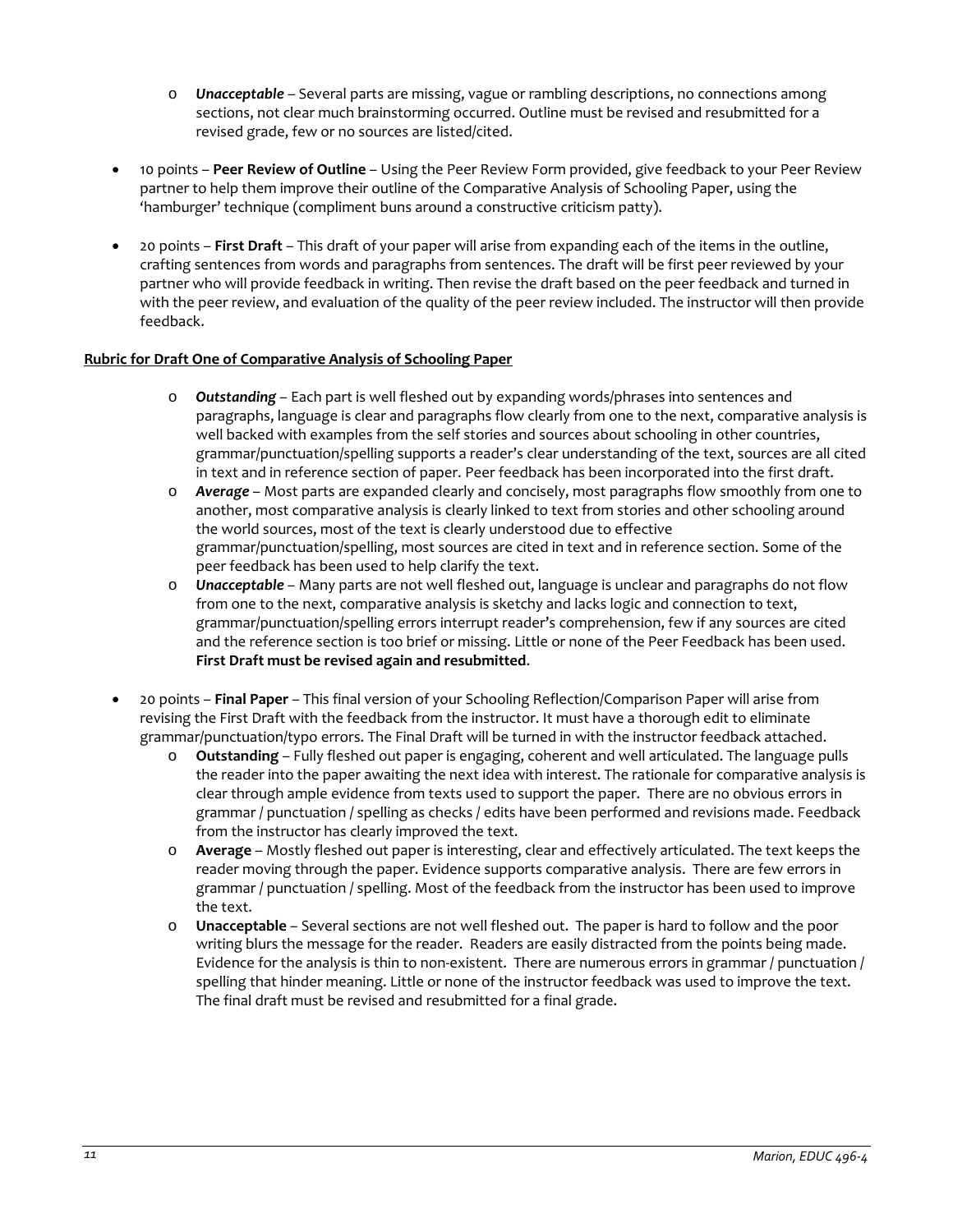### **Grading Standards**

The grading scale is out of a total possible of 180 points.

| A  | 167 – 180   | $93 - 100%$ |
|----|-------------|-------------|
| А- | $162 - 166$ | $90 - 92%$  |
| B+ | $157 - 161$ | 87 – 89%    |
| B  | $149 - 156$ | $83 - 86%$  |
| B- | 144 – 148   | 80 – 82%    |
| C+ | $139 - 143$ | 77 – 79%    |
| C  | 131 – 138   | $73 - 76%$  |
| C- | $126 - 130$ | $70 - 72%$  |
| D+ | $120 - 125$ | $67 - 69%$  |
| D  | $113 - 119$ | 63 – 66%    |
| D- | $108 - 112$ | $60 - 62%$  |
| F  | $<$ 10 $8$  | $<60\%$     |

# **Tracking Progress**

Use the Grades tool to track your progress in the course. Grades will be continuously updated throughout the course.

### **Policy on Late Work**

All session activities and assignments should be completed and submitted into Moodle. In the event of an emergency situation notify the instructor and request an extended deadline. Extensions are not automatic. Late assignments may be docked up to 10% per day late.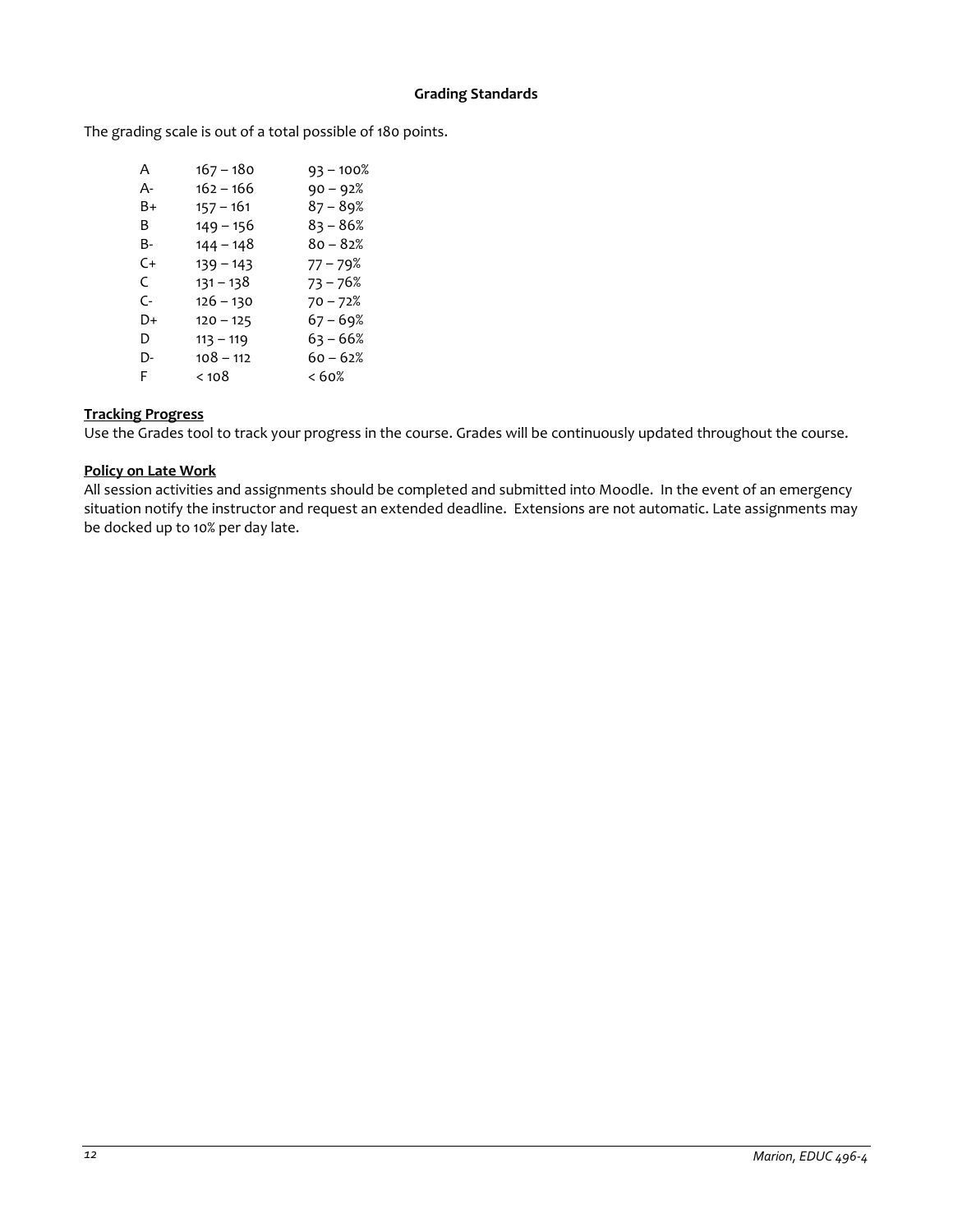# **Tentative Schedule/Course Outline\* – Subject to Change as needed**

*\*During each week students work individually, in small groups, and in whole class forums. Most sessions involve reading/watching session materials and completing a individual, small group and large group activities. Only additional assignments will be listed under "Assignment" so be sure to read all session instructions carefully, rather than relying on this schedule for activity due dates. Assignments and readings will be adjusted as needed based on student feedback and how things are proceeding in the course.*

| <b>Date</b>               | <b>Topic</b>                                                                                                                                                                                                                                                                                                        | Assignment (see * above)                                                                                                                                                                                                                                                                                                                                                                                                                                                                                                       |
|---------------------------|---------------------------------------------------------------------------------------------------------------------------------------------------------------------------------------------------------------------------------------------------------------------------------------------------------------------|--------------------------------------------------------------------------------------------------------------------------------------------------------------------------------------------------------------------------------------------------------------------------------------------------------------------------------------------------------------------------------------------------------------------------------------------------------------------------------------------------------------------------------|
| <b>SESSIONS</b>           | <b>INTRODUCTION TO</b>                                                                                                                                                                                                                                                                                              |                                                                                                                                                                                                                                                                                                                                                                                                                                                                                                                                |
| $1 - 3$                   | <b>COMPARATIVE EDUCATION</b>                                                                                                                                                                                                                                                                                        |                                                                                                                                                                                                                                                                                                                                                                                                                                                                                                                                |
| Session 1<br>$8/24 - 9/1$ | Welcome to<br><b>International Comparative Education</b><br><b>Making Connections</b><br>Course Structure<br>Course Format                                                                                                                                                                                          | Read: M&W - pp. vii-12 (up to Why Bother?)<br>Syllabus exploration<br>Practice using course tools                                                                                                                                                                                                                                                                                                                                                                                                                              |
|                           | What is the purpose of schooling?                                                                                                                                                                                                                                                                                   |                                                                                                                                                                                                                                                                                                                                                                                                                                                                                                                                |
| Session 2<br>$8/31 - 9/8$ | <b>Impulses That Shape Education</b><br>Developing a Profile of Schooling<br>Search Strategies<br>Artifact collection - practice<br>What forces shape schooling?<br>How do we learn about schooling in another<br>country?                                                                                          | Note Strengths and Weaknesses of a Profile<br>Sources, Perspectives, Formats<br><b>Brainstorm interviewees</b><br>Artifact Search<br>Identify interviewee & contact information<br>Sign up for a group:<br>A - Palestine/Australia/France/United States<br>B-Israel/China/England/Mexico<br>C - S. Africa/Pakistan/Japan/Russia<br>D - Brazil/India/S. Korea/Poland                                                                                                                                                            |
| Session 3<br>$9/7 - 15$   | <b>Tools of Comparative Education</b><br>Conceptions of Knowledge<br>Language of theoretical frameworks<br>Constant comparative method<br>Grounded theory<br>Asking Good Questions<br>Perspectives and Formats<br>Interviews<br>What does it mean to know?<br>How is knowledge constructed?<br>How do we interview? | Read: M&W - pp. 12-27<br><b>Articles</b><br>Structural-Functionalism<br>(Modernization/Human Capital Formation)<br>Marxist<br>(Dependency/Liberation)<br>Postmodern/Poststructuralist<br>(Challenges to the Modern)<br>Comparison Practice<br>Artifact Search<br>Theme Sort Activity<br>Crafting Interview questions/Choose which to use<br>Contact interviewee & schedule interview<br><b>Artifact DUE -</b><br>Group A- Palestine<br>Group B - Israel<br><b>Feedback on Course Format</b><br>Conduct Interview during S 4-10 |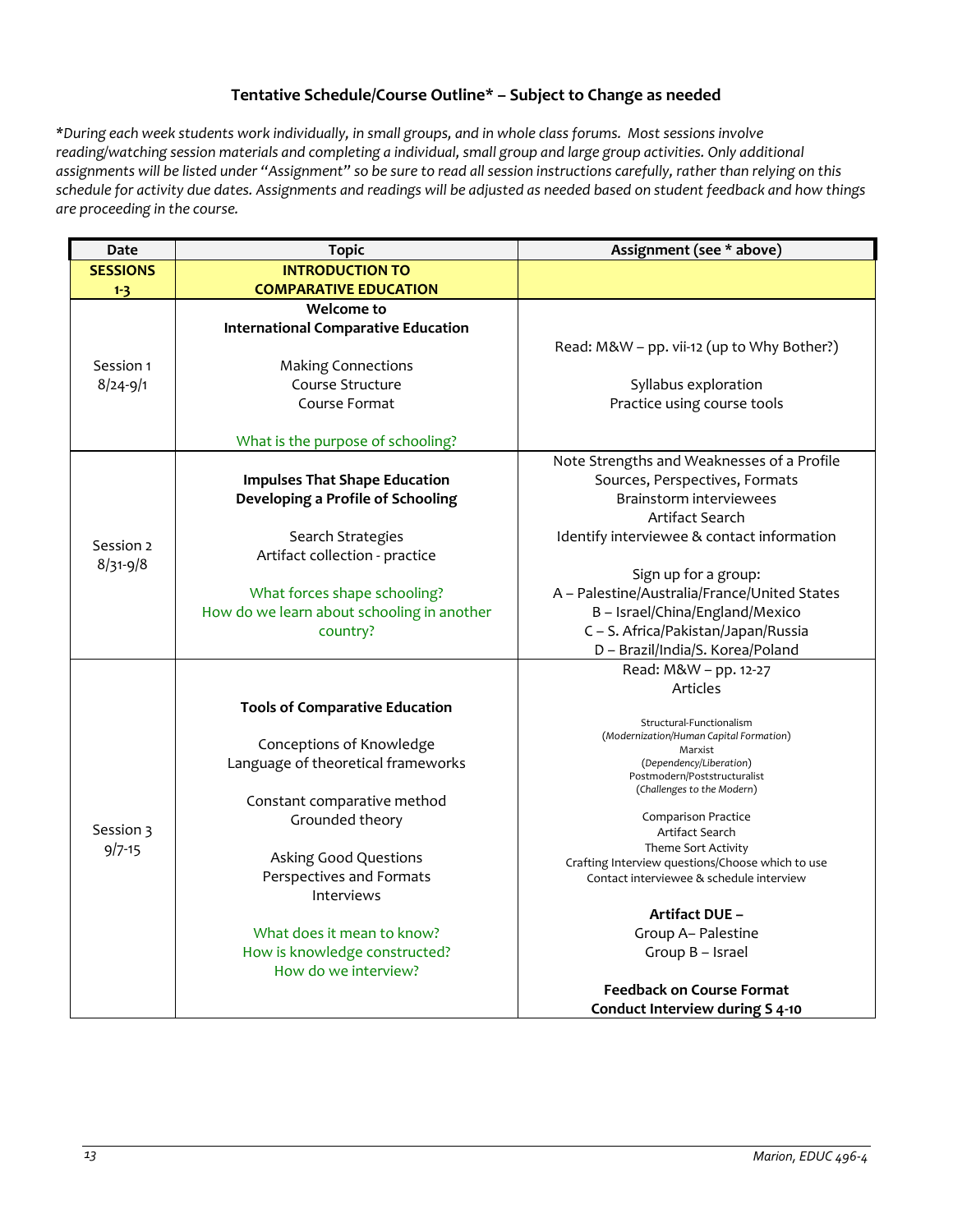| <b>SESSIONS</b>           | <b>DEVELOPING A PROFILE</b>                       |                                    |
|---------------------------|---------------------------------------------------|------------------------------------|
| $4 - 11$                  | OF SCHOOLING                                      |                                    |
|                           | <b>Considering the Purpose of Schooling</b>       | Read: M&W pp. 121-167              |
|                           |                                                   | <b>Browse artifacts</b>            |
| Session 4                 | Why do we go to school?                           |                                    |
| $9/14 - 22$               |                                                   | Artifact DUE -                     |
|                           | Middle East/Southeast Asia                        | Group C - South Africa             |
|                           | (Palestine & Israel)                              | Group D - Brazil                   |
|                           | <b>Considering Educational</b>                    | Read: M&W pp. 325-357              |
|                           | <b>Access &amp; Opportunity</b>                   | <b>Browse artifacts</b>            |
| Session 5                 |                                                   |                                    |
| $9/21 - 29$               | What is 'equitable education,' and who decides?   | Artifact DUE -                     |
|                           | <b>Southern Continents</b>                        | Group A - Australia                |
|                           |                                                   | Group B - China                    |
|                           | (South Africa & Brazil)                           | Read: M&W pp. 68-119               |
|                           | <b>Considering Indigenous Knowledge</b>           | <b>Browse artifacts</b>            |
| Session 6                 |                                                   |                                    |
| $9 - 28 - 10/6$           | Whose knowledge is taught, and who decides?       | Artifact DUE -                     |
|                           |                                                   | Group C- Pakistan                  |
|                           | Pacific Rim (Australia & China)                   | Group D - India                    |
|                           |                                                   | Read: M&W pp. 168-204              |
|                           |                                                   | <b>Browse artifacts</b>            |
|                           | <b>Considering Gender Equity</b>                  |                                    |
|                           |                                                   | Artifact DUE -                     |
| Session 7                 | Who goes to school, and who decides?              | Group A - France                   |
| $10/5 - 13$               |                                                   | Group B - England                  |
|                           | Middle East/Southeast Asia<br>(Pakistan & India)  |                                    |
|                           |                                                   |                                    |
|                           |                                                   | <b>Feedback on Course Format</b>   |
|                           | <b>Considering Educational Accountability and</b> | Read: M&W pp. 205-245              |
| Session 8<br>$10/12 - 20$ | Authority                                         | <b>Browse artifacts</b>            |
|                           |                                                   |                                    |
|                           | What is the appropriate balance between           | Artifact DUE -                     |
|                           | educational authority and accountability?         | Group C - Japan                    |
|                           |                                                   | Group D - South Korea              |
|                           | New Europe (France & England)                     |                                    |
| Session 9<br>10/19-27     | <b>Considering Teacher Professionalism</b>        |                                    |
|                           | Who are the teachers?                             | Read: M&W pp. 29-67                |
|                           | How are they prepared?                            | <b>Browse artifacts</b>            |
|                           | Who decides curriculum?                           |                                    |
|                           | What factors reinforce or hinder teacher          | Artifact DUE -                     |
|                           | professionalism?                                  | Group A - United States of America |
|                           |                                                   | Group B - Mexico                   |
|                           | Pacific Rim (Japan & South Korea)                 |                                    |